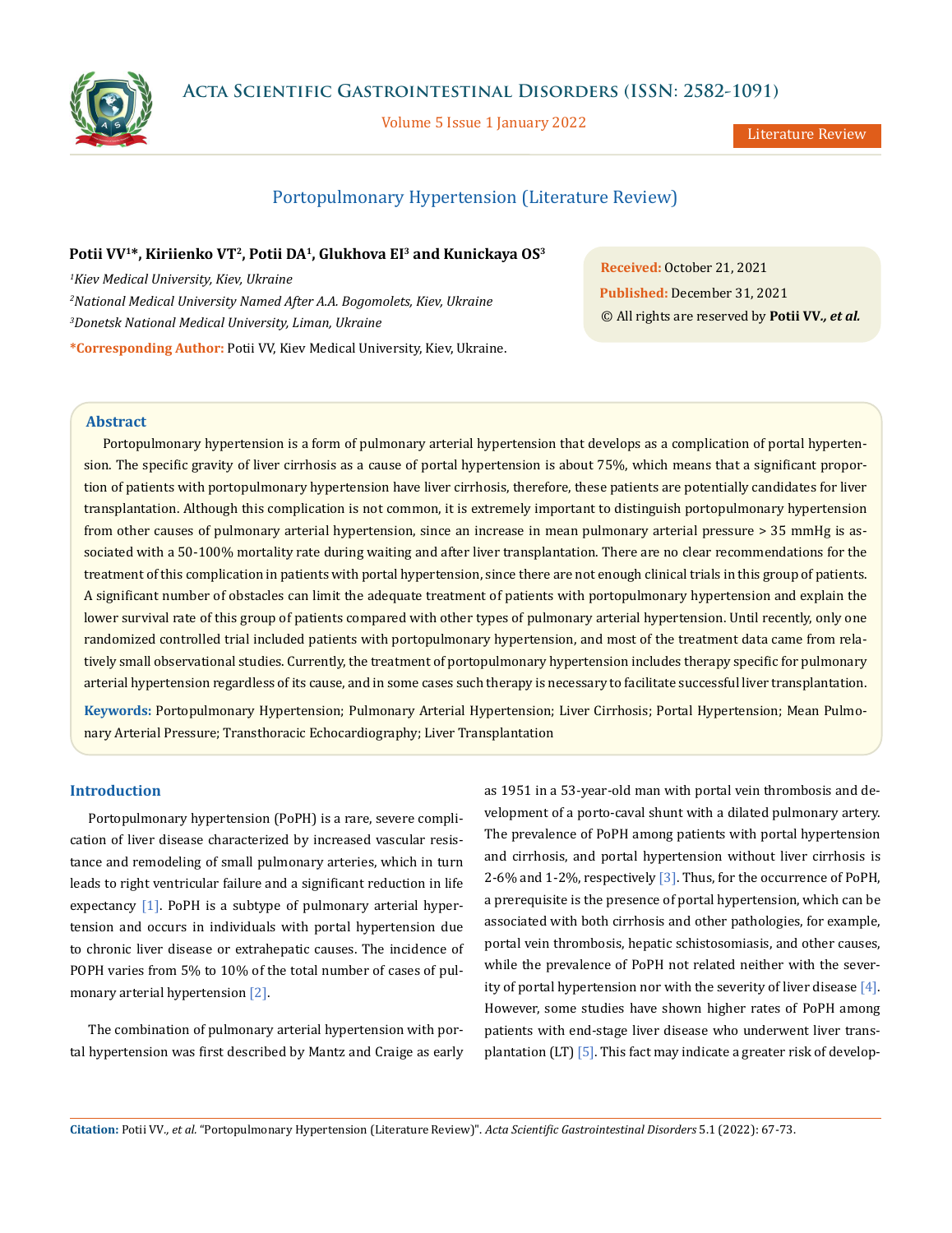ing POPH in this population. Most studies have shown no association between the etiology of portal hypertension or chronic liver disease and the development of PoPH  $[6]$ . In contrast, some studies have found that PoPH is more often associated with autoimmune cirrhosis and less often with cirrhosis associated with hepatitis C [7]. Another study reported that alcohol and hepatitis C were the most common etiological factors associated with the development of PoPH [8]. Most studies have shown the same incidence of PoPH in both men and women, but some studies report the female sex as a risk factor for this complication  $[4,6]$ . Because PoPH is based on an abnormality of the pulmonary vasculature associated with liver disease, it is often confused with hepatopulmonary syndrome. However, hepatopulmonary syndrome is characterized by vasodilation and hypoxemia, while PoPH is characterized by vascular obstruction and/or vasoconstriction, resulting in pulmonary arterial hypertension (PAH).

Due to the relatively low morbidity, the pathogenesis of PoPH remains not fully understood. Factors influencing the development of PoPH include genetic predisposition, thromboembolism in the portal vein system, inflammation, hyperdynamics of the pulmonary circulation and imbalance of vasoconstrictive and vasodilator mediators due to a decrease in metabolism in the affected liver [9]. The latter is considered the main and generally recognized by many scientists mechanism in the pathogenesis of PoPH development.

This review describes the causes, mechanisms of development, diagnostic criteria for POPH, presents a classification according to the severity depending on the pressure in the pulmonary artery, describes diagnostic methods, provides an overview of clinical trials of drugs for the treatment of PAH and PoPH.

Pulmonary hypertension (PH) is divided into five groups (1 through 5) (Table 1). Group 1 (also known as PAH has multiple causes, one of which is POPH. Given the low prevalence of PoPH among patients with pulmonary arterial hypertension (5-10%), PoPH is a diagnosis of exclusion when there is no alternative cause in a patient with coexisting portal hypertension PAH  $[10]$ .

The main mechanisms of the pathogenesis of PoPH development are poorly understood and continue to be an area of active research. Liver cirrhosis and portal hypertension lead to intrahepatic vasodilation and the formation of portosystemic shunts, which are

**Table 1:** Classification of pulmonary hypertension.

thought to contribute to the pathogenesis of PoPH in a variety of ways. Thus, liver fibrosis leads to portal hypertension, increased resistance to blood flow in the liver and the expansion of internal vessels. Splanchnic vasodilation leads to an increase in total circulation and a deviation of blood flow from the liver to the heart through portosystemic shunting, which in turn leads to a general hyperdynamic state. At the same time, damage to the pulmonary endothelium and underlying smooth muscle leads to irreversible vascular remodeling, which ultimately leads to the development of PH. The increased intrahepatic resistance to blood flow associated with cirrhosis leads to an increase in the pressure gradient in the portal vein and portosystemic collateralization due to reperfusion/ expansion of existing vessels and the formation of new vessels [11]. Portosystemic shunting allows blood to bypass the liver and thus avoid the metabolism of vasoactive substances in the liver. Such vasoactive substances are serotonin, interleukin-1, endothelin-1, glucagon, secretin, thromboxane B2 and vasoactive intestinal peptide. Elevated plasma concentrations of these mediators have been found in patients with portal hypertension. An imbalance of the above vasoactive substances in the pulmonary vasculature leads to vasoconstriction and an increase in pulmonary vascular resistance. The tension of the vascular wall from constantly high flows leads to trauma of endothelial cells and activation of genes that are

**Citation:** Potii VV*., et al.* "Portopulmonary Hypertension (Literature Review)". *Acta Scientific Gastrointestinal Disorders* 5.1 (2022): 67-73.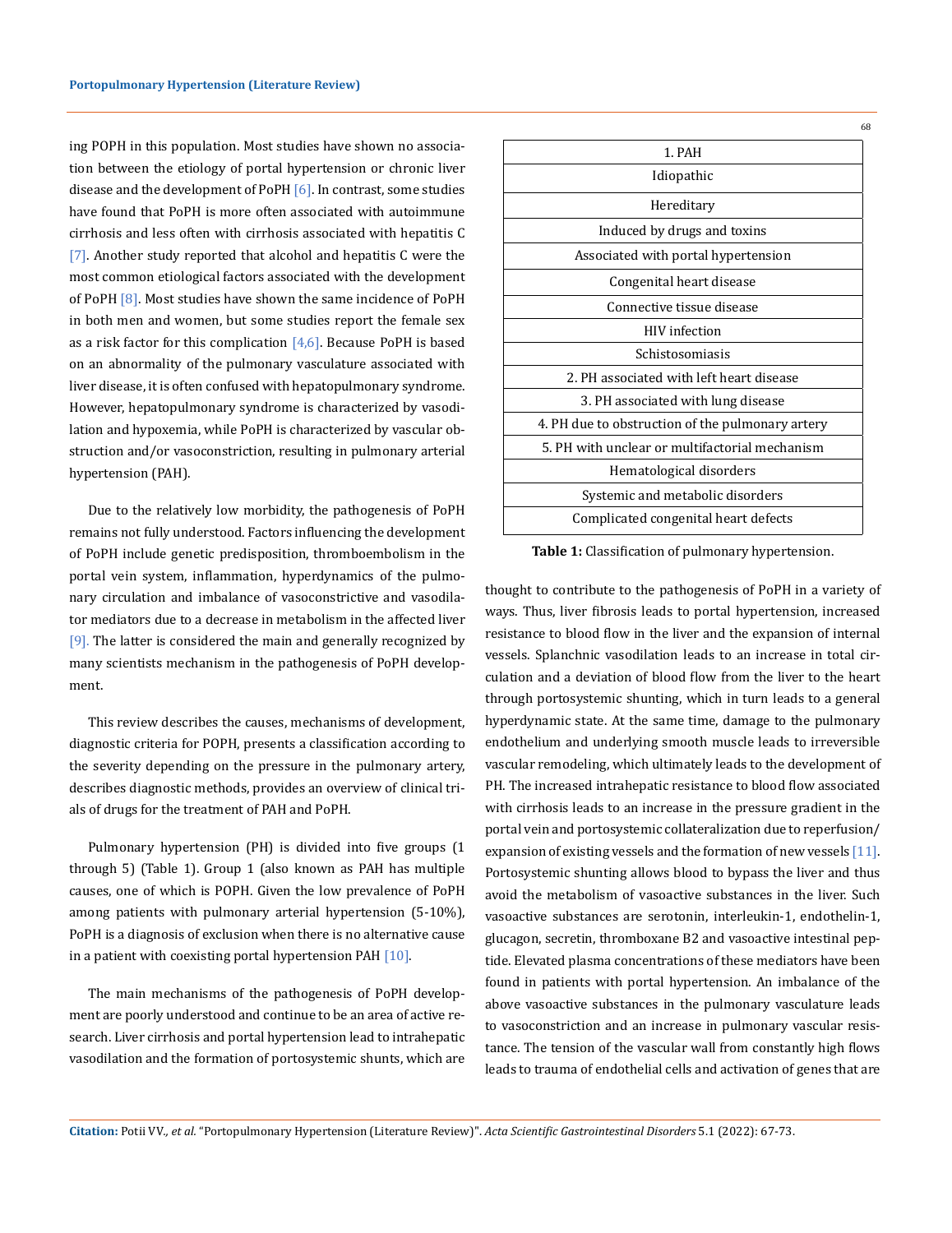involved in the process of vascular remodeling and, theoretically, play a role in various forms of pulmonary arterial hypertension [12,13]. Exposure and damage to the underlying smooth muscle of the artery leads to proliferation of smooth muscle and thickening of the inner, middle and adventitia membranes of the pulmonary vasculature. The thickening of the arterial wall, in turn, can lead to sluggish pulmonary blood flow, platelet aggregation, and blood clots, which can recanalize over time. Autopsy data from patients with PoPH confirm that the end stage of this process is thickening of the medial part of the intima, plexiform lesions and fibrous venular obstruction  $[14]$ . This combination of vascular lesions results in persistently increased pulmonary vascular resistance, which distinguishes POPH from other causes of increased mean pulmonary artery pressure in patients with portal hypertension.

The role of genetic predisposition in the development of PoPH is discussed. Signaling through morphogenetic protein type 2 (BMPR2) has been shown to play a key role in the development of familial PAH due to mutations in the gene encoding this receptor, which was found in 15-40% of cases of idiopathic pulmonary arterial hypertension [15]. However, unlike idiopathic pulmonary arterial hypertension, PoPH does not show mutations in the BMPR2 receptor gene. The main role in the development of pulmonary hypertension associated with portal hypertension is assigned to bone morphogenic protein type 9 (BMP9). This protein is a circulating factor produced by hepatic stellate cells, through which BMPR2 signals are transmitted, which in turn has a protective effect by slowing down liver fibrosis [16]. Recent studies have shown that PoPH patients have significantly lower circulating BMP9 levels compared to control patients with severe liver disease and no evidence of pulmonary hypertension [17]. BMP9 levels were also significantly lower in PoPH patients compared to PAH patients of a different etiology [18]. Moreover, selective enhancement of endothelial BMPR2 by exogenous BMP9 has been shown to alter pulmonary arterial hypertension in many experimental models [19]. Thus, the pooled results of the studies confirm that BMP9 and BMPR2 are likely to play a role in the pathogenesis of PoPH.

Another theory for the occurrence of PoPH is thromboembolism from the portal vein system. According to this theory, thrombi from the portal circulation pass through the portosystemic shunts and reach the pulmonary circulation, resulting in PAH. In order to confirm this theory, a large number of autopsies were studied, but the results of the study could not confirm this theory, since a significant number of blood clots were not found simultaneously in the portal and pulmonary vascular beds [20], while some histopathological findings suggest that blood clots in the pulmonary artery sometimes seen in PoPH, usually occur *in situ* [21].

A sufficient number of theories of the occurrence of PoPH have been proposed, but the main theory is the imbalance of vasoconstrictive and vasodilator mediators due to a decrease in metabolism in the affected liver.

There are no specific complaints for PoPH. The most common clinical symptom of PoPH is shortness of breath during exercise. Other symptoms, such as fatigue, increased heart rate, loss of consciousness due to a drop in blood pressure, or chest pain, are less common. In mild PoPH, clinical data indicating pulmonary hypertension may even be completely absent. Mild hypoxemia is a common finding when examining patients with PoPH and, conversely, symptoms such as severe dyspnea, severe hypoxemia, cyanosis are more characteristic of hepatopulmonary syndrome, and are rare in PoPH. On physical examination, common symptoms of POPH include a second-tone accent on the pulmonary artery, gallop rhythm, and systolic murmur indicating tricuspid insufficiency. Bloating of the jugular veins, ascites, and edema of the lower extremities symptoms suggestive of decompensated cirrhosis are often associated with patients with PoPH [22].

Instrumental research methods such as ECG can show signs of right ventricular hypertrophy, right atrial enlargement and right heart displacement. X-rays of the lungs are usually normal or with signs of enlarged pulmonary arteries and cardiomegaly. Lung function tests may be normal or indicate lower lung diffusion capacity [23]. Although all of the above instrumental methods can be useful, according to the recommendations of the American Association for the Study of the Liver (AASLD), the most accurate method for suspecting PAH associated with portal hypertension is transthoracic echocardiography. This research method allows assessing the systolic pressure in the right ventricle (RVSP). Further, confirmation of the diagnosis is based on catheterization of the pulmonary artery (right heart), which includes the measurement of pulmonary arterial pressure, cardiac output and pulmonary vascular resistance [24].

Thus, all patients with unexplained dyspnea and/or hypoxemia and all patients undergoing LT assessment should be evaluated

69

**Citation:** Potii VV*., et al.* "Portopulmonary Hypertension (Literature Review)". *Acta Scientific Gastrointestinal Disorders* 5.1 (2022): 67-73.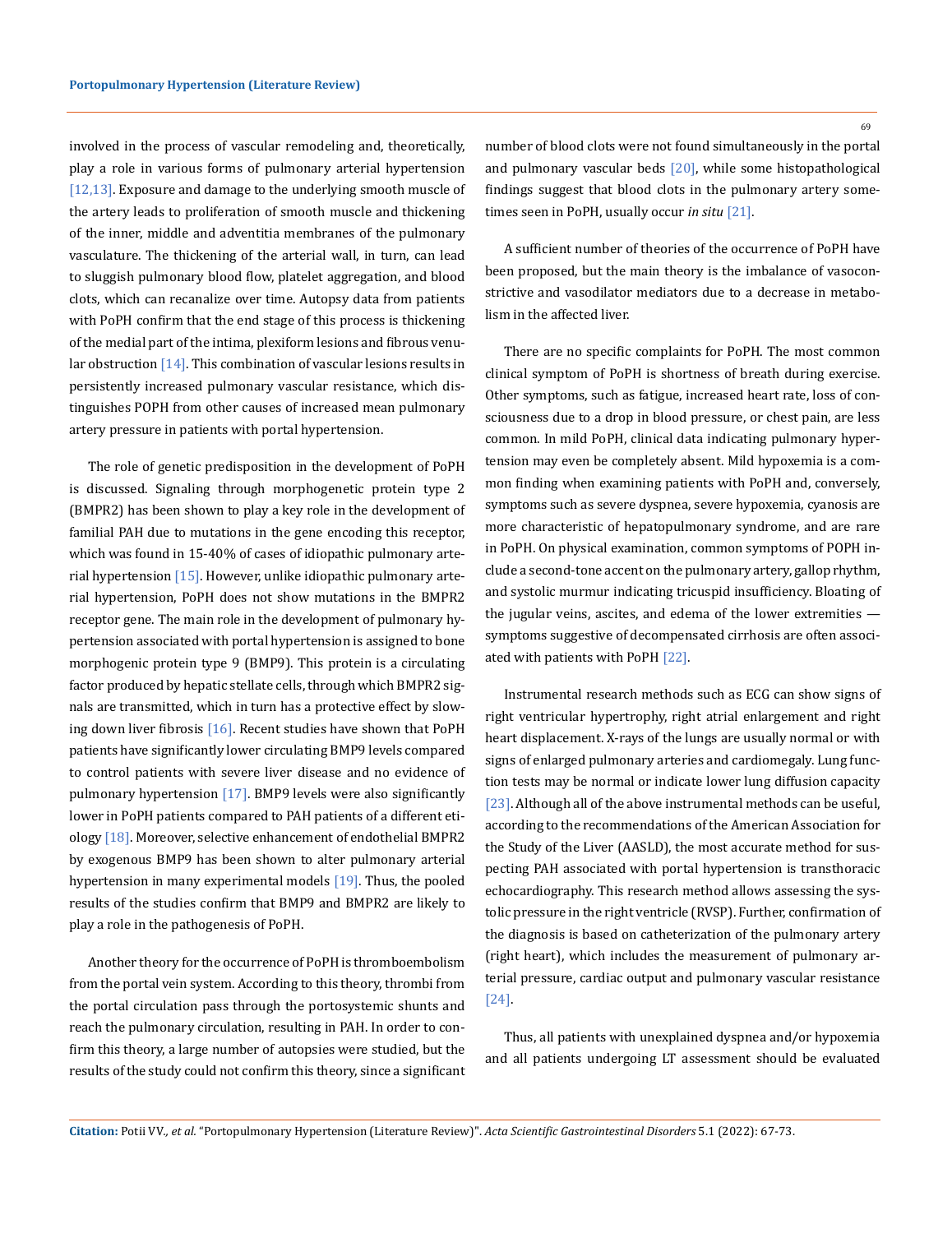using transthoracic echocardiography to decide on further evaluation [25]. An elevated RVSP requires further hemodynamic evaluation by right heart catheterization (RHC) to confirm an increase in mean pulmonary arterial pressure (mPAP) and rule out other causes of pulmonary hypertension. The AASLD currently recommends RCH in patients with RVSP  $\geq$  45 mmHg. and/or other evidence of elevated mPAP on transthoracic echocardiography. At the same time, at the Mayo Clinic, the target group of patients for RHC was defined as a group of patients with RVSP  $\geq$  50 mmHg [26].

RHC detects PAH that is characterized by certain hemodynamic abnormalities, such as: mPAP> 25 mm Hg. Art., pulmonary vascular resistance (PVR)> 3 units. Woods, pulmonary artery wedge pressure (PAWP) <15 mmHg. Depending on the mPAP indices, a classification of POPH has been proposed (Table 2).

| <b>PAH</b> | mPAP                    |
|------------|-------------------------|
| Mild       | $25 \le mPAP < 35 mmHg$ |
| Moderate   | $35 \le mPAP < 45 mmHg$ |
| Severe     | $\geq 45$ mmHg          |

**Table 2**: PAH classification.

However, the above indicators are very inaccurate in the diagnosis of PAH associated specifically with portal hypertension. Not all patients with elevated mPAP have PAH. A high blood flow condition occurs in many cirrhotic patients, which can lead to an increase in mPAP, but the PVR remains normal. Left-sided volume overload can also lead to an increase in mPAP, but PVR also remains normal, and PAWP, on the contrary, increases. All patients with PAH need careful evaluation and exclusion of other conditions associated with PAH, such as left ventricular failure, heart valve disease, interstitial and obstructive pulmonary disease.

Thus, PoPH is a rare and rather difficult condition to diagnose, requiring invasive research methods such as transthorocal echocardiography and RHC. However, exclusion of PAH associated with portal hypertension should be considered in all LT candidates, especially those with hypoxemia, due to the high mortality in the perioperative period. The importance of screening for PoPH has been established by Krowka., *et al*. in a retrospective review of reports and case series that looked at the relationship between the presence of untreated PoPH and cardiopulmonary mortality in

LT patients [27]. The study included 43 patients with PoPH (confirmed by RHC) who did not receive treatment prior to LT. Patients were grouped according to the severity of pulmonary hypertension, depending on the value of mPAP, (see table. 2). The results of the study were as follows: in the groups of patients with severe and moderate PAH, 100% and 50% of patients died due to cardiopulmonary complications, respectively (the majority died during hospitalization after transplantation). About mortality in patients with mild (mPAP <35 mmHg) PAH was not reported. As a result of this and other studies, routine screening for pulmonary hypertension is strongly recommended for all patients undergoing screening for forthcoming LT.

After the results of this basic study showed that PoPH patients with higher mPAP scores have a higher risk of death due to LT, the question arose as to whether drug treatment could reduce some of these risks. Treatment of PoPH before or instead of LT remains challenging due to insufficient research and the lack of well-defined algorithms for action based on evidence-based databases. Previous randomized controlled trials of drugs specific for the treatment of pulmonary hypertension in patients with PoPH were limited by concerns about the adverse events on the liver of specific drugs for the treatment of PAH [28].

A retrospective analysis of data on PoPH treatment has shown the ambiguity of the results from different clinical trials. Some studies have shown improvements in hemodynamics and outcomes, while others, in contrast, show no clinically significant results. A recent prospective cohort study from the French Register of Pulmonary Hypertension examined data on 637 patients with PoPH, 90% of whom received PAH-specific treatment [29]. Patients included in the study showed a significant improvement in functional class and hemodynamic parameters. A prospective study of ambrisentan (the ANGEL study) enrolled 31 patients with PoPH [30]. The results of this study showed an improvement in hemodynamic parameters (PVR, mPAP, cardiac index) and functional class. From these prospective studies, it can be concluded that PAH-targeted therapy has a beneficial effect on hemodynamics and functional outcomes, but the effect on mortality before and after LT remains unclear.

The vast majority of randomized controlled trials of specific PAH therapy did not include PoPH patients. An exception is the PATENT-1 study, which included 443 patients with PAH of different etiology in Group 1 (see Table 1). All patients were randomized to

**Citation:** Potii VV*., et al.* "Portopulmonary Hypertension (Literature Review)". *Acta Scientific Gastrointestinal Disorders* 5.1 (2022): 67-73.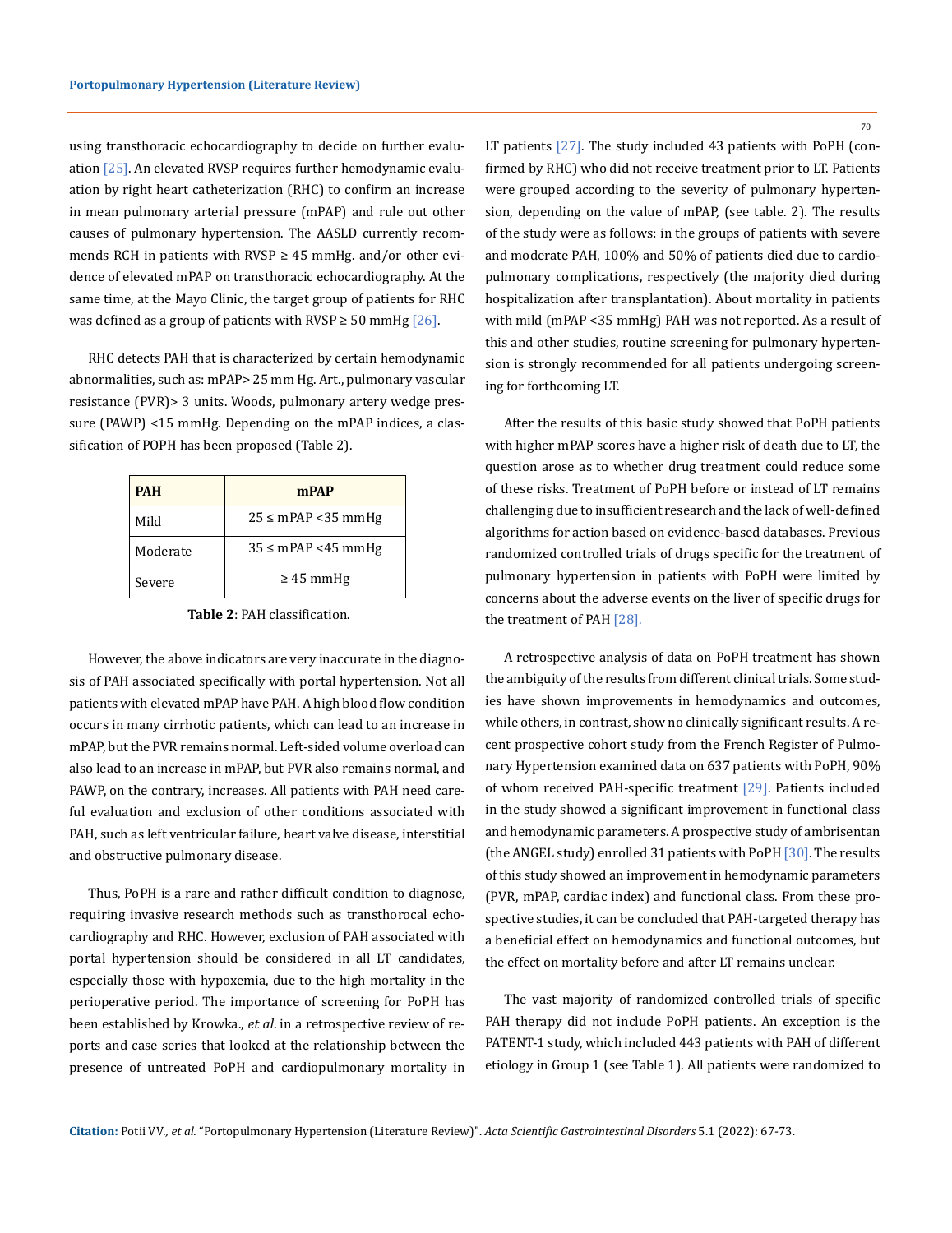receive either placebo or two different doses of riociguat [31]. This study is notable in that it included 13 PoPH patients, 11 of whom received the highest dose of study drug (2.5 mg per day). The primary endpoint of the PATENT-1 study was 6-min walk distance (6MWD), which was significantly improved in the 2.5 mg riociguat group. Secondary hemodynamic scores (PVR, mPAP, and cardiac index) and functional scores (functional class, Borg dyspnea score, and time to clinical deterioration) were also significantly improved in the riociguat 2.5 mg daily group. The PATENT-2 study was a continuation of the PATENT-1 study, in which all eligible patients from the first study received riociguat and were followed up for 2 years. PATENT-2 showed sustained improvement in functional class and 6MWD [32]. A recently published subgroup analysis of 13 PoPH patients included in PATENT-1 and PATENT-2 showed similar improvements in functional class, 6MWD and PVR [33]. Importantly, riociguat was well tolerated by PoPH patients.

Finally, the PORTICO study is the first randomized controlled trial of specific PAH therapy in PoPH patients, the results of which were published in 2019. The study included 85 patients with PoPH. Patients were randomized to receive either macitentan or placebo for 12 weeks. The study results showed that the macitentan group experienced a 35% reduction in PVR from the primary endpoint [34]. Although there were significant improvements in some secondary endpoints (mPAP and cardiac index), there were no significant improvements in functional class and 6MWD. It should be noted that macitentan was well tolerated in this population without liver side effects. A significant limitation of the PORTICO study was that it excluded all patients with known poor survival associated with end-stage liver disease (Child-Pugh class C and patients with a MELD score> 19).

Research results show clinically significant effects of specific PAH therapy, however, it is still unclear whether a decrease in PVR in patients with PoPH can lead to more significant results for patients (improved functional ability, improved quality of life, reduced mortality). However, the studies taken together indicate that PAH treatment can improve hemodynamics and functional outcomes in patients with POPH given that the drugs are well tolerated by patients with liver disease and PoPH. It is speculated that PoPH treatment could help patients become a suitable candidate for LT, ultimately extending life expectancy. In the absence of specific guidelines for the treatment of PoPH, clinicians should follow the general principles of PAH treatment, while paying particular attention to the unique characteristics of patients with PoPH. More

research is needed to determine the characteristics of specific PAH therapy in the PoPH patient population.

#### **Conclusion**

- The frequency of occurrence varies from 5% to 10% of cases of the total number of cases of pulmonary arterial hypertension.
- The main theory of the occurrence of PoPH is the theory of imbalance of vasoconstrictive and vasodilator mediators due to a decrease in metabolism in the affected liver.
- No clinical symptoms specific to PoPH. The most common clinical symptom of PoPH is exertional dyspnea.
- The most accurate method for suspecting PAH associated with PoPH is transthoracic echocardiography.
- Systolic pressure in the right ventricle> 45 mmHg according to the AASLD is an indication for catheterization of the right heart.
- Hemodynamic abnormalities, such as: increased mPAP> 25 mmHg, increased pulmonary vascular resistance (PVR)> 3 units. Woods and a decrease in pulmonary capillary wedge pressure <15 mmHg. correspond to the presence of PAH and require detailing etiology of this condition.
- The exclusion of PAH associated with portal hypertension should be performed in all patients who are candidates for LT, especially those with hypoxemia, due to the high mortality in the perioperative period.
- There is no specific PAH therapy associated with PoPH, so treatment does not differ from PAH therapy regardless of etiology.
- PAH treatment can improve hemodynamics and functional outcomes in PoPH patients and may help become a suitable candidate for LT, ultimately extending life expectancy.

### **Bibliography**

- 1. Humbert M., *et al.* ["Pathology and pathobiology of pulmonary](https://erj.ersjournals.com/content/53/1/1801887)  [hypertension: state of the art and research perspectives".](https://erj.ersjournals.com/content/53/1/1801887) *Eu[ropean Respiratory Journal](https://erj.ersjournals.com/content/53/1/1801887)* 53 (2019): 1801887.
- 2. Badesch DB., *et al.* ["Pulmonary arterial hypertension: base](https://pubmed.ncbi.nlm.nih.gov/19837821/)[line characteristics from the REVEAL Registry".](https://pubmed.ncbi.nlm.nih.gov/19837821/) *Chest* 137.2 [\(2010\): 376-387.](https://pubmed.ncbi.nlm.nih.gov/19837821/)
- 3. Kawut SM., *et al.* ["Clinical risk factors for portopulmonary hy](https://pubmed.ncbi.nlm.nih.gov/18537192/)pertension". *Hepatology* [48.1 \(2008\): 196-203.](https://pubmed.ncbi.nlm.nih.gov/18537192/)

71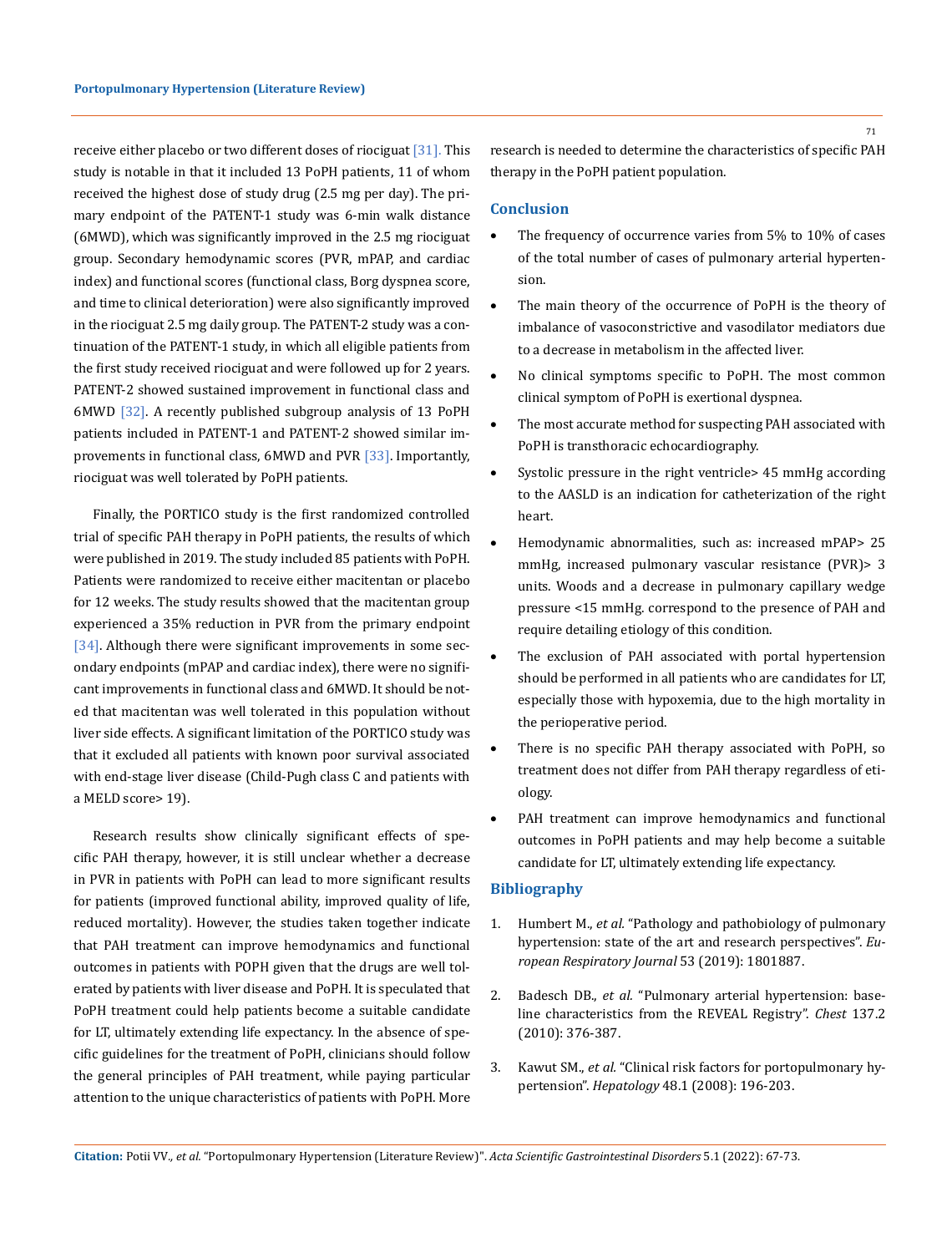- 4. Sithamparanathan S., *et al.* "National Pulmonary Hypertension Service Research Collaboration of the United Kingdom and Ireland". *Journal of Heart Lung Transplant* 36.7 (2017): 770.
- 5. Krowka MJ., *et al.* ["Portopulmonary hypertension: Results](https://pubmed.ncbi.nlm.nih.gov/17133488/)  [from a 10-year screening algorithm".](https://pubmed.ncbi.nlm.nih.gov/17133488/) *Hepatology* 44.6 (2006): [1502.](https://pubmed.ncbi.nlm.nih.gov/17133488/)
- 6. Krowka MJ., *et al.* ["Portopulmonary hypertension: a report](https://pubmed.ncbi.nlm.nih.gov/21778257/)  [from the US-based REVEAL Registry".](https://pubmed.ncbi.nlm.nih.gov/21778257/) *Chest* 141.4 (2012): 906.
- 7. Le Pavec J., *et al.* ["Portopulmonary hypertension: survival and](https://pubmed.ncbi.nlm.nih.gov/18617641/)  prognostic factors". *[American Journal of Respiratory and Criti](https://pubmed.ncbi.nlm.nih.gov/18617641/)[cal Care Medicine](https://pubmed.ncbi.nlm.nih.gov/18617641/)* 178.6 (2008): 637.
- 8. Sithamparanathan S., *et al.* ["Survival in portopulmonary hy](https://www.sciencedirect.com/science/article/abs/pii/S1053249816304934)[pertension: Outcomes of the United Kingdom National Pulmo](https://www.sciencedirect.com/science/article/abs/pii/S1053249816304934)[nary Arterial Hypertension Registry".](https://www.sciencedirect.com/science/article/abs/pii/S1053249816304934) *The Journal of Heart and [Lung Transplantation](https://www.sciencedirect.com/science/article/abs/pii/S1053249816304934)* 36.7 (2016): 770.
- 9. The venot T., *et al.* ["What is the true relationship between](https://www.gastrojournal.org/article/S0016-5085(18)34878-9/fulltext)  [spontaneous portosystemic shunts and portopulmonary hy](https://www.gastrojournal.org/article/S0016-5085(18)34878-9/fulltext)[pertension in cirrhotic patients?"](https://www.gastrojournal.org/article/S0016-5085(18)34878-9/fulltext) *Gastroenterology* 155.5 [\(2018\): 1647-1648.](https://www.gastrojournal.org/article/S0016-5085(18)34878-9/fulltext)
- 10. Rodríguez-Roisin R., *et al.* ["Pulmonary-Hepatic vascular Disor](https://erj.ersjournals.com/content/24/5/861)ders (PHD)". *[European Respiratory Journal](https://erj.ersjournals.com/content/24/5/861)* 24.5 (2014): 861.
- 11. Bolognesi M., *et al.* ["Splanchnic vasodilation and hyperdynam](https://pubmed.ncbi.nlm.nih.gov/24627591/)[ic circulatory syndrome in cirrhosis".](https://pubmed.ncbi.nlm.nih.gov/24627591/) *World Journal of Gastroenterology* [20 \(2014\): 2555-2563.](https://pubmed.ncbi.nlm.nih.gov/24627591/)
- 12. Baeyens N., *et al.* ["Endothelial fluid shear stress sensing in vas](https://pubmed.ncbi.nlm.nih.gov/26928035/)cular health and disease". *[Journal of Clinical Investigation](https://pubmed.ncbi.nlm.nih.gov/26928035/)* 126 [\(2016\): 821-828.](https://pubmed.ncbi.nlm.nih.gov/26928035/)
- 13. [Pascall E and Tulloh RM. "Pulmonary hypertension in congeni](https://www.ncbi.nlm.nih.gov/pmc/articles/PMC6136120/)tal heart disease". *[Future Cardiology](https://www.ncbi.nlm.nih.gov/pmc/articles/PMC6136120/)* 14 (2018): 343-353.
- 14. Furuta M., *et al.* ["An autopsy case of portopulmonary hyper](https://erj.ersjournals.com/content/42/Suppl_57/P2649)[tension associated with idiopathic portal hypertension".](https://erj.ersjournals.com/content/42/Suppl_57/P2649) *Euro[pean Respiratory Journal](https://erj.ersjournals.com/content/42/Suppl_57/P2649)* 42 (2013): P2649.
- 15. Thomson JR., *et al.* ["Sporadic primary pulmonary hyperten](https://pubmed.ncbi.nlm.nih.gov/11015450/)[sion is associated with germline mutations of the gene encod](https://pubmed.ncbi.nlm.nih.gov/11015450/)[ing BMPR-II, a receptor member of the TGF-beta family".](https://pubmed.ncbi.nlm.nih.gov/11015450/) *Jour[nal of Medical Genetics](https://pubmed.ncbi.nlm.nih.gov/11015450/)* 37 (2000): 741-745.
- 16. Desroches-Castan A., *et al.* ["Bone morphogenetic protein 9 is](https://aasldpubs.onlinelibrary.wiley.com/doi/abs/10.1002/hep.30655)  [a paracrine factor controlling liver sinusoidal endothelial cell](https://aasldpubs.onlinelibrary.wiley.com/doi/abs/10.1002/hep.30655)  [fenestration and protecting against hepatic fibrosis".](https://aasldpubs.onlinelibrary.wiley.com/doi/abs/10.1002/hep.30655) *Hepatology* [70 \(2019\): 1392-1408.](https://aasldpubs.onlinelibrary.wiley.com/doi/abs/10.1002/hep.30655)
- 17. Rochon ER., *et al.* "Pulmonary vascular complications of liver disease 2 study, bmp 9/10 in pulmonary vascular complications of liver disease". *American Journal of Respiratory and Critical Care Medicine* 201 (2020): 1575-1578.
- 18. Nikolic I., *et al.* ["Bone morphogenetic protein 9 is a mecha](https://pubmed.ncbi.nlm.nih.gov/30312106/)[nistic biomarker of portopulmonary hypertension".](https://pubmed.ncbi.nlm.nih.gov/30312106/) *American [Journal of Respiratory and Critical Care Medicine](https://pubmed.ncbi.nlm.nih.gov/30312106/)* 199 (2019): [891-902.](https://pubmed.ncbi.nlm.nih.gov/30312106/)
- 19. Long L., *et al.* ["Selective enhancement of endothelial BMPR-II](https://pubmed.ncbi.nlm.nih.gov/26076038/)  [with BMP9 reverses pulmonary arterial hypertension".](https://pubmed.ncbi.nlm.nih.gov/26076038/) *Nature Medicine* [21 \(2015\): 777-785.](https://pubmed.ncbi.nlm.nih.gov/26076038/)
- 20. Matsubara O., *et al.* ["Histometrical investigation of the pulmo](https://pubmed.ncbi.nlm.nih.gov/6737114/)[nary artery in severe hepatic disease".](https://pubmed.ncbi.nlm.nih.gov/6737114/) *Journal of Pathology* [143.1 \(1984\): 31.](https://pubmed.ncbi.nlm.nih.gov/6737114/)
- 21. [Pietra GG. "Histopathology of primary pulmonary hyperten](https://www.ahajournals.org/doi/pdf/10.1161/01.CIR.80.5.1198)sion". *Chest* [105.2 \(1994\): 2S.](https://www.ahajournals.org/doi/pdf/10.1161/01.CIR.80.5.1198)
- 22. Hoeper MM., *et al.* ["Portopulmonary hypertension and hepato](https://www.ncbi.nlm.nih.gov/pmc/articles/PMC4081678/)pulmonary syndrome". *Lancet* [363.9419 \(2004\): 1461-1468.](https://www.ncbi.nlm.nih.gov/pmc/articles/PMC4081678/)
- 23. Abragamovich MO and Abragamovich OO. "Porto Pul'monal'na gípertenzíya: osoblivostí patogenezu, díagnostiki, klíníchnogo perebígu ta líkuvannya [Portopulmonary hypertension: features of patogenesis, diagnostics, clinical course and treatment] Ukrayinskyy Medychnyy Almanakh 13.4 (2010): 15-19.
- 24. [Ramsay M. "Portopulmonary hypertension and right heart](https://pubmed.ncbi.nlm.nih.gov/20124995/)  [failure in patients with cirrhosis".](https://pubmed.ncbi.nlm.nih.gov/20124995/) *Current Opinion in Anesthesiology* [23.2 \(2010\): 145-150.](https://pubmed.ncbi.nlm.nih.gov/20124995/)
- 25. Krowka MJ., *et al.* ["International liver transplant society prac](https://pubmed.ncbi.nlm.nih.gov/27326810/)[tice guidelines: Diagnosis and management of hepatopulmo](https://pubmed.ncbi.nlm.nih.gov/27326810/)[nary syndrome and portopulmonary hypertension".](https://pubmed.ncbi.nlm.nih.gov/27326810/) *Transplantation* [100.7 \(2016\): 1440-1452.](https://pubmed.ncbi.nlm.nih.gov/27326810/)
- 26. Martin Paul., *et al.* ["Evaluation for Liver Transplantation in](https://pubmed.ncbi.nlm.nih.gov/24716201/)  [Adults: 2013 Practice Guideline by the AASLD and the Ameri](https://pubmed.ncbi.nlm.nih.gov/24716201/)[can Society of Transplantation".](https://pubmed.ncbi.nlm.nih.gov/24716201/) *Hepatology* (2014): 1144- [1465.](https://pubmed.ncbi.nlm.nih.gov/24716201/)
- 27. Krowka MJ., *et al.* ["Pulmonary hemodynamics and periopera](https://pubmed.ncbi.nlm.nih.gov/10915166/)[tive cardiopulmonary-related mortality in patients with por](https://pubmed.ncbi.nlm.nih.gov/10915166/)[topulmonary hypertension undergoing liver transplantation".](https://pubmed.ncbi.nlm.nih.gov/10915166/)  *[Liver Transplant](https://pubmed.ncbi.nlm.nih.gov/10915166/)* 6 (2000): 443-450.
- 28. Sitbon O., *et al.* ["Portopulmonary hypertension: light at the](https://www.researchgate.net/publication/223986603_Portopulmonary_Hypertension_Light_at_the_End_of_the_Tunnel)  end of the tunnel?" *Chest* [141 \(2012\): 840-842.](https://www.researchgate.net/publication/223986603_Portopulmonary_Hypertension_Light_at_the_End_of_the_Tunnel)

72